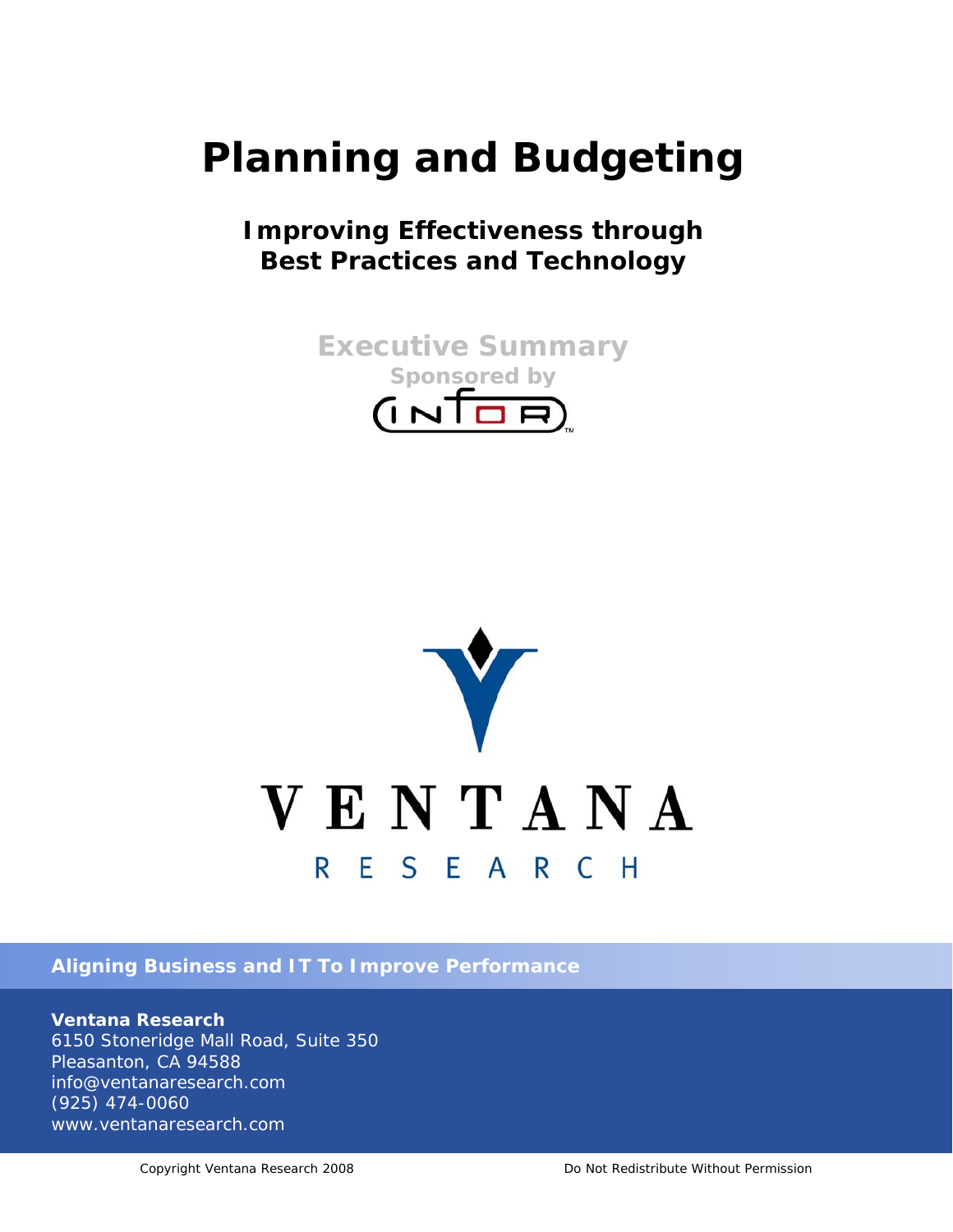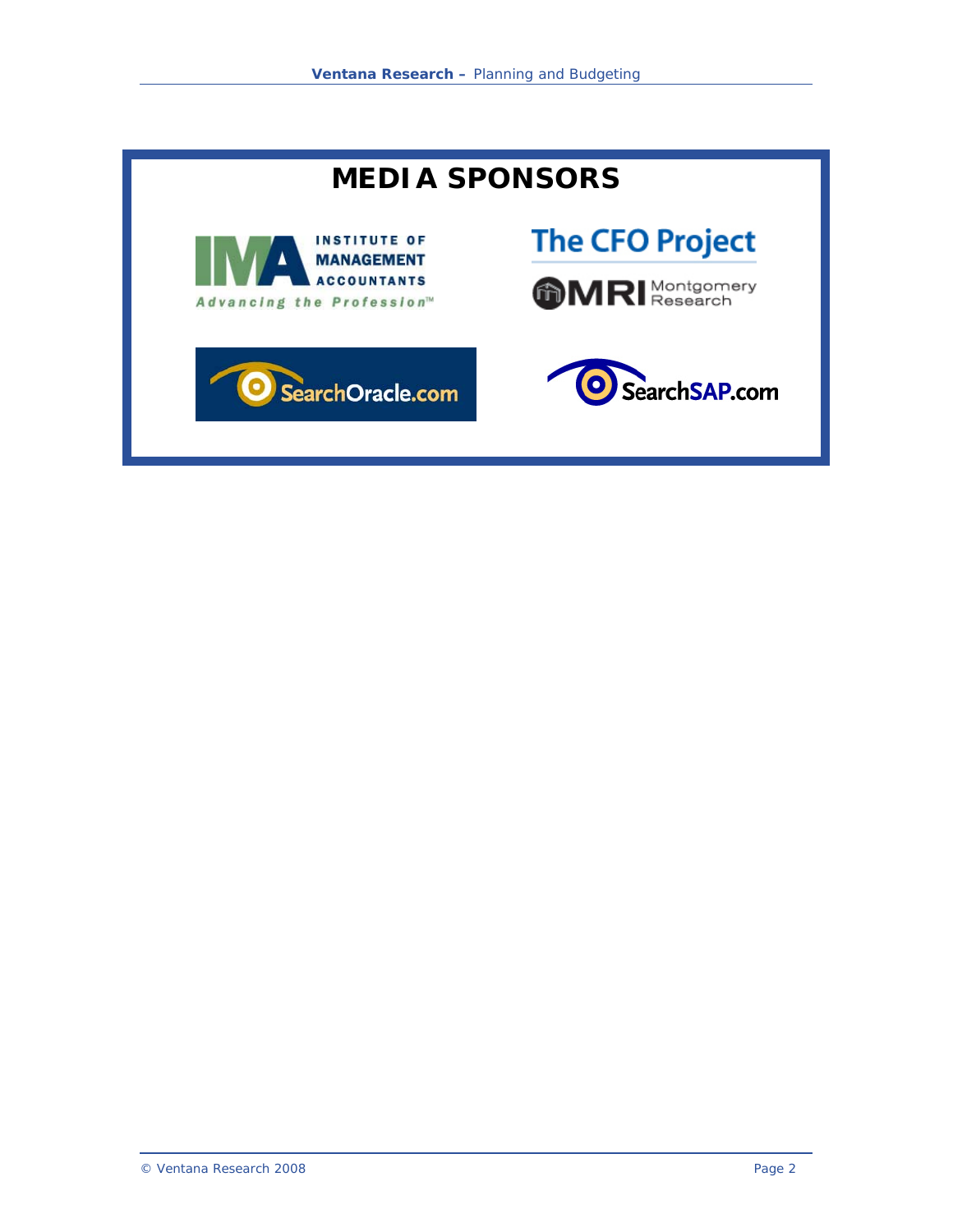

San Mateo, California March 2008

Ventana Research performed this research for a fee to determine the needs and practices of organizations in their planning and budgeting process. This document is based on our research and analysis of a quantitative survey administered via the Web to qualified respondents. Qualification was based upon involvement with planning and budgeting and predicated on meeting demographic requirements (only those that work in companies with 100 or more employees) and excluded people employed by software vendors or whose employment in the appropriate organization could not reasonably be verified.

This research was designed to investigate the practices and needs of individuals and organizations with respect to the core planning and budgeting functions. This research is not intended for use outside of this context and does not imply that organizations are guaranteed success by using only these results to improve organizational productivity effectiveness. Moreover, gaining the most benefit from planning and budgeting requires an assessment of your organization's unique needs.

We certify that Ventana Research wrote and edited this report independently, that the analysis contained herein is a faithful representation of our evaluation based on our experience with and knowledge of the process and how software plays a role in it, and that the analysis and conclusions are entirely our own.

Ventana Research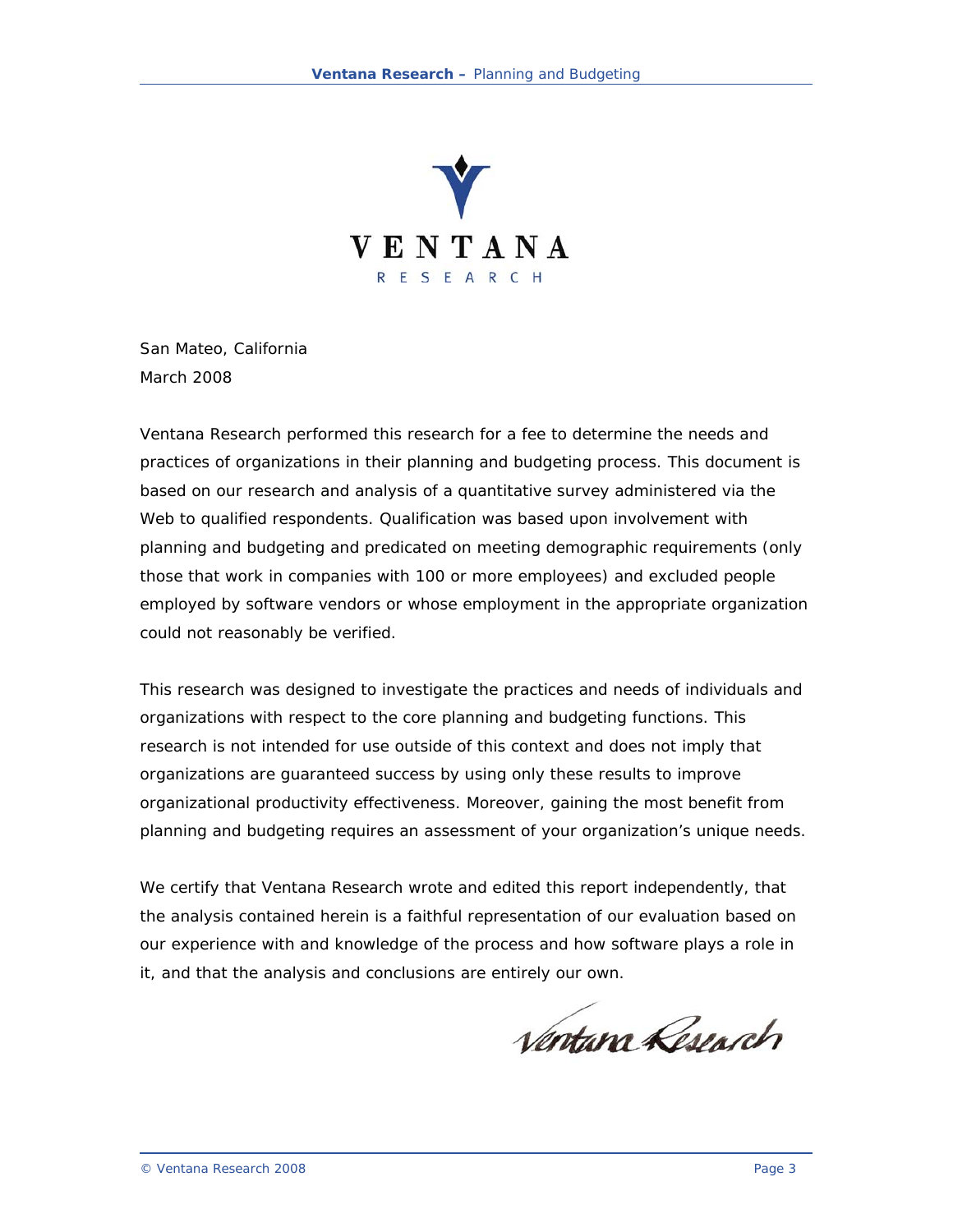# **Table of Contents**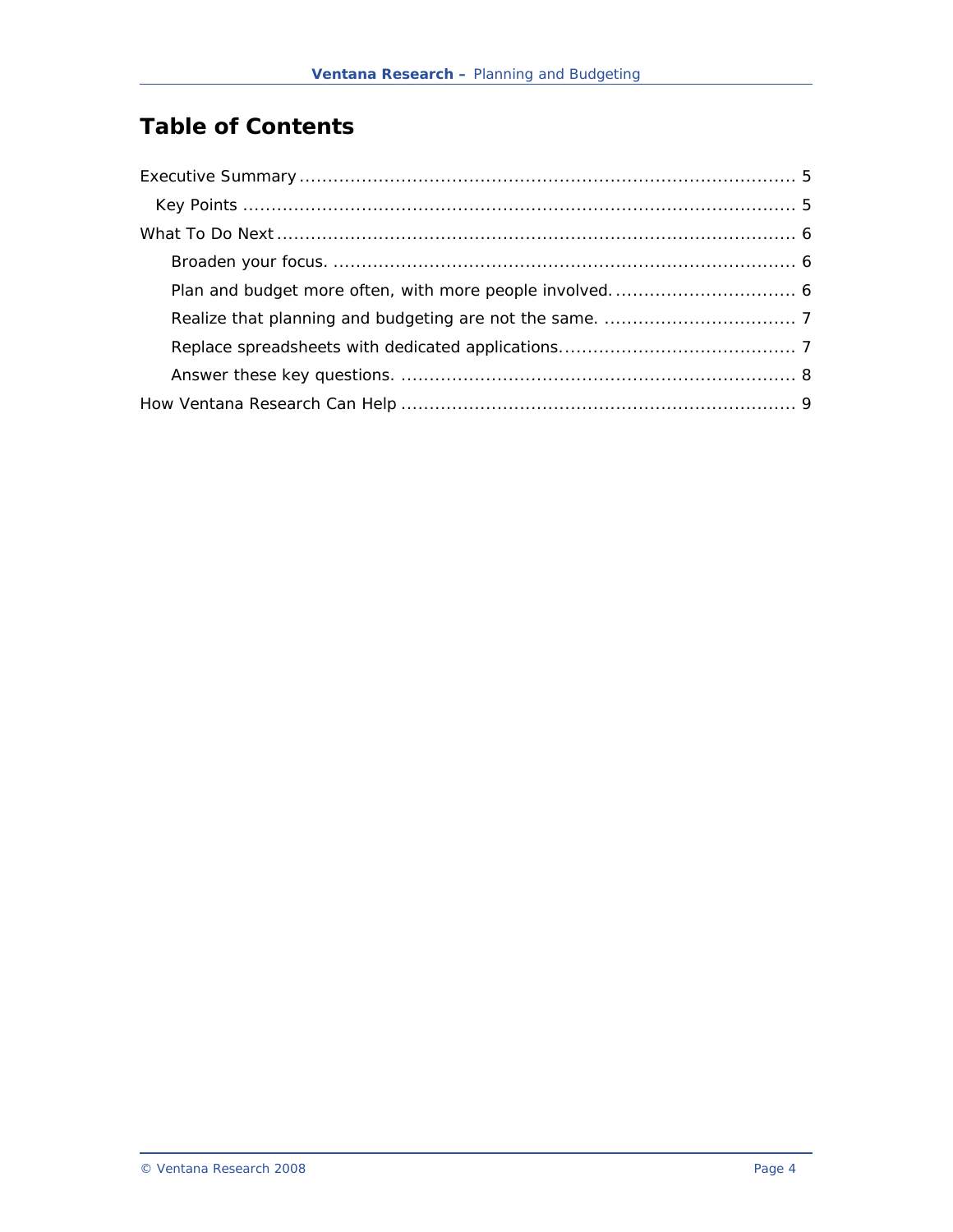# <span id="page-4-0"></span>**Executive Summary**

Over the past decade companies increasingly have embraced the concept of performance management to help them respond effectively to a more challenging competitive environment. Performance management seeks to optimize business processes while ensuring they are aligned with the organization's strategy.

Planning and budgeting are critical components of any company's performance management initiative because they are a means of translating strategy into a coherent set of initiatives and provide a basis for objective assessment and alignment. Planning and budgeting should be a collaborative process – a structured dialogue on the future direction of the company. Planning should be the basis for objective assessments of performance and for assessing the efforts of all corporate units and individual employees.

That, at least, is the idea. How well are companies doing in achieving this ideal? Our recent benchmark research examined the people, process, information and technology components – components that in sum reveal how effective planning and budgeting are.

Ventana Research tracks five key attributes that when optimized define effective planning and budgeting:

- Insight into a company's performance and the factors that drive results
- Accuracy sufficient to support smoothly functioning operations
- Alignment of corporate, departmental and individual objectives
- Agility to effect coordinated responses to change
- Collaboration across the organization to ensure clear communications (a necessary component to enable the first four).

We found that while some companies are realizing the benefits of a mature planning and budgeting process, many others are not; some lag far behind. We find that companies are doing better on the people and information aspects, but many fall short when it comes to the process itself and the technology they use to support it.

### *Key Points*

The research findings show where companies do well, and where they need to improve, in their planning and budgeting activities. The following are particularly revealing:

- Most participants, regardless of their functional role or department, believe that planning and budgeting are important to the success of a company.
- There is a wide variation in maturity across all aspects of the planning and budgeting. Some companies are doing well, a few are excelling, but our analysis finds that one in five are at the lowest level.
- There appear to be several disconnects between people's assessments of how well they are managing their planning and budgeting process and the improvements they would like to see. For example, a majority of participants in the research said there is close alignment between the company's strategy and the budget. Yet when asked what they would change, these same people said they want to improve strategic alignment.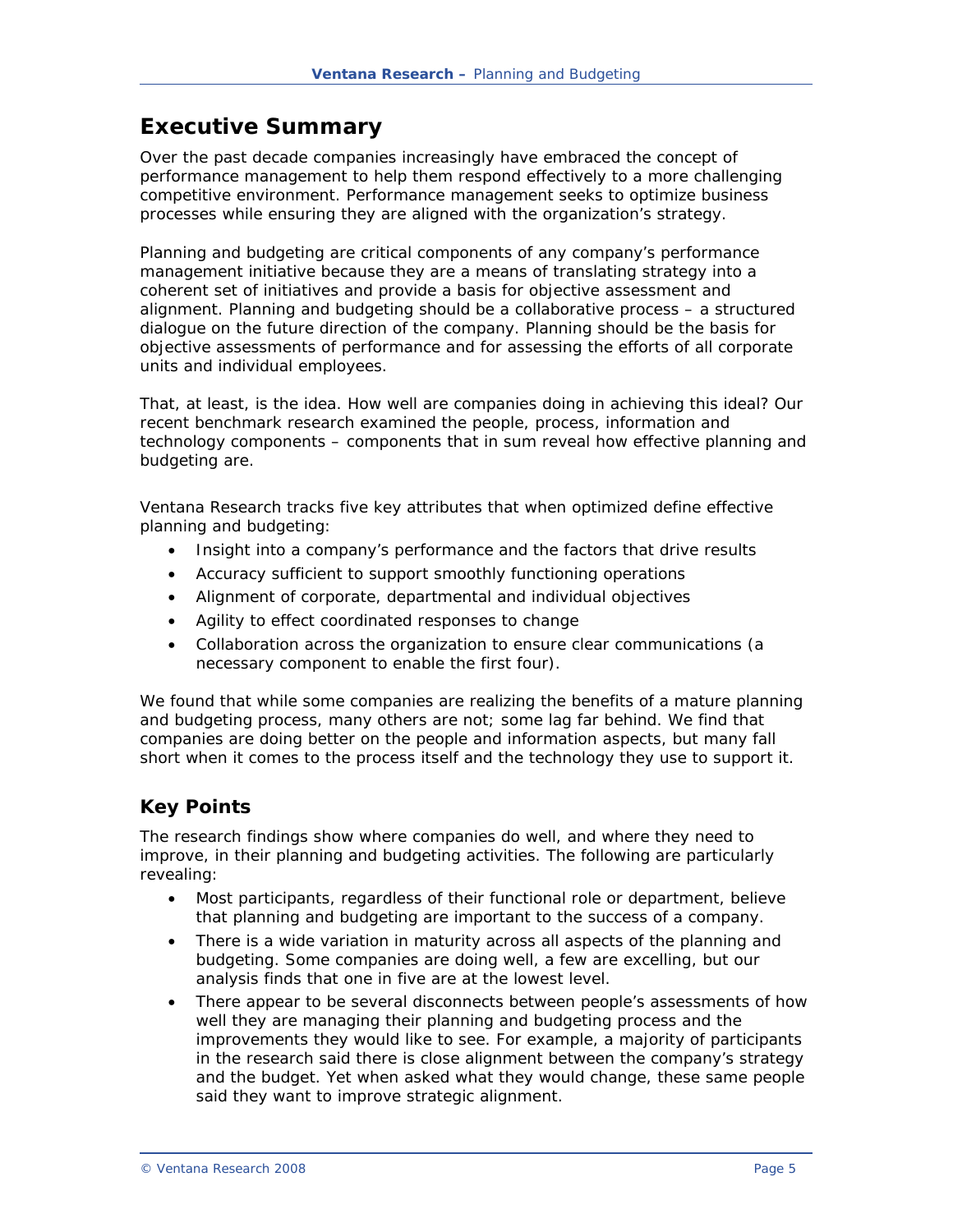- <span id="page-5-0"></span>• While many focus on the time spent budgeting and planning, the research found no strong connection between the hours devoted to the process and the accuracy, relevance and strategic alignment of the finished product. What companies do with this time is what matters, and this should be the focus of their efforts. Moreover, as in past studies, participants in midsize companies were more likely to say they spend too little time planning, while people in the largest corporations were more likely to say they spend too much time on it.
- The right software is important. While a majority of participants continue to use spreadsheets for this purpose, those using dedicated applications more often said they do a good job in a range of planning tasks. Users of dedicated applications also were far more likely to report that they produce more accurate plans and budgets that remain more relevant over the course of the term of the plan or budget.

Is your company getting all it should from its planning, budgeting, forecasting and review processes? Based on the findings from this research, the answer is probably not – or at least not as much as it could. Making planning and budgeting a more effective tool for improving your company's performance should be a priority. Evolving your process probably will be a multiyear project because it should address the people, process, information and technology aspects that are the keys to more productive use of the significant time your company spends charting its future, assessing its results and making adjustments where necessary. The findings of this research can suggest areas where your organization can improve, and using our benchmark analysis will highlight specific areas for improvement.

## **What To Do Next**

Over the past five years, Ventana Research has conducted extensive research into how companies plan and budget. We conclude from the current research and our past efforts that most companies can and should make significant improvements to their process. In doing so they can enhance its accuracy, increase organizational and strategic alignment and improve organizational agility. The following recommendations are intended to guide companies as they strive to do this.

#### **Broaden your focus.**

We find that most people begin to examine change with limited, specific objectives. In the case of planning and budgeting, they may set out, for example, to shorten the annual budgeting period or make the actual-vs.-budget reports easier to produce. However, the first step in rethinking this process should occur at a higher level. Take a step back and ask what objectives planning and budgeting ought to fulfill, how well it is delivering on those objectives and what needs to be done to close the gap between them

#### **Plan and budget more often, with more people involved.**

Planning and budgeting are closely related core functions of the finance organization – so closely related that they are often referred to as a single process. Matching the resources available to these functions to the company's objectives and strategy makes it possible to control costs more effectively, which in turn ought to increase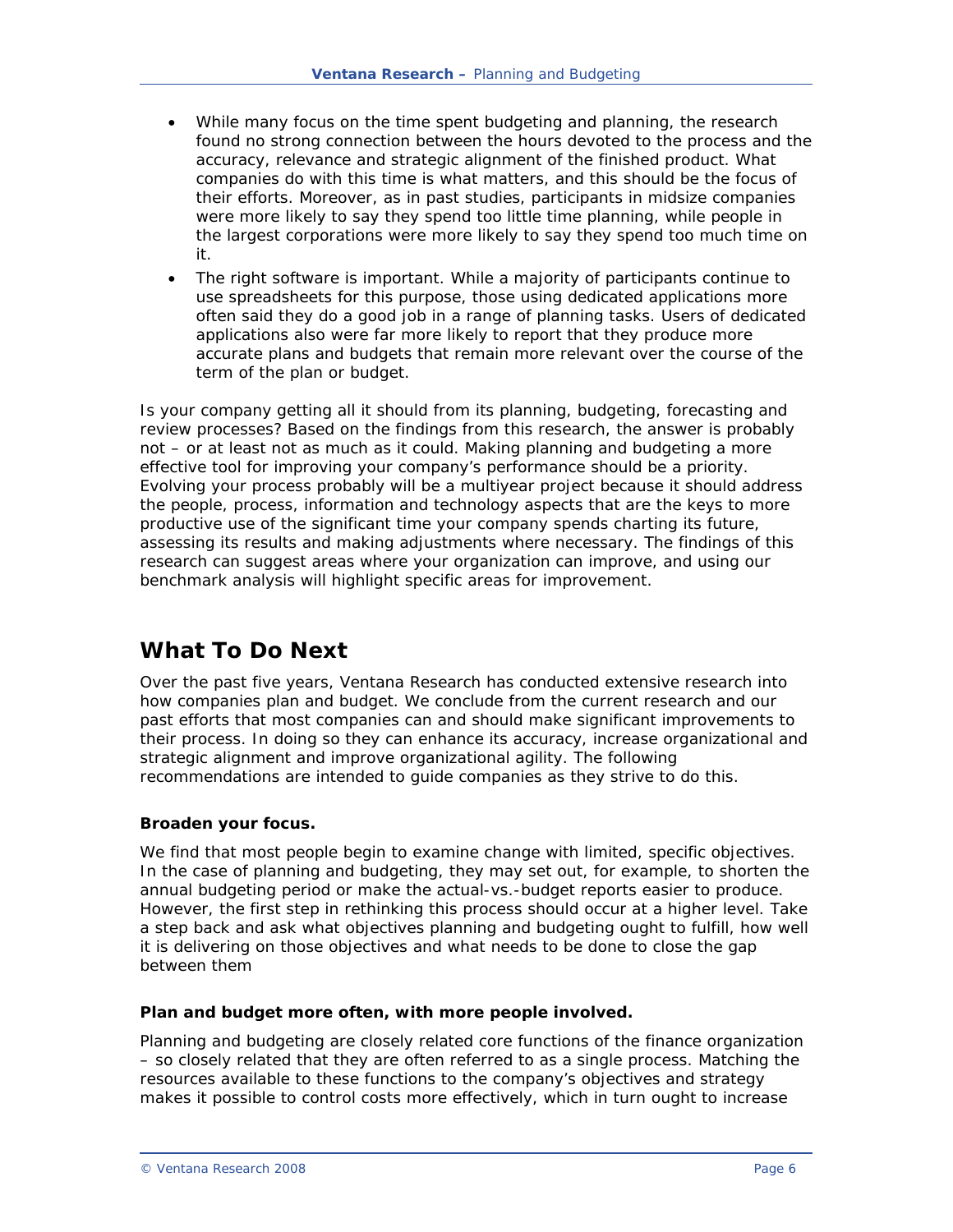<span id="page-6-0"></span>operating efficiency. You should structure planning and budgeting for high participation, so that all people with budget authority are meaningful contributors. When this is the case, more buy-in and accountability result: It stops being "finance's budget" and becomes everyone's budget. And it should be a highfrequency process, done more often than once a year, so that the company can respond faster as conditions change. When this is the case, management and executives are more likely to be able to understand the implication of changes, weigh their options more intelligently and respond appropriately.

#### **Realize that planning and budgeting are not the same.**

While they are related, there are important differences between the two. Planning is about creating a program for action; it's part of an overall design to achieve specific objectives. Budgeting is about creating a statement of the financial position of an organization for a specific period of time based on estimates of revenues and expenditures. Planning is about things such as activities, people, resources needed and time spent. Budgeting is about money. We believe that companies spend too much time budgeting and not enough time planning.

If performance management and aligning strategy with action is the goal of your organization, you need to be planning. The typical budgeting process winds up burying a lot of important information in spreadsheets, including assumptions about the future and information that could promote better alignment of actions across the company. In planning, these assumptions have to be explicit; because they are, companies can achieve greater alignment and allocate resources better. Because plans focus on things as well as money, they make it easier to understand root causes, to focus on exceptions and to do so faster and more accurately on a consistent basis. Then you can do internal benchmarking to highlight the bestperforming people and operations in the company and use their examples to figure out how to improve everyone's performance.

#### **Replace spreadsheets with dedicated applications.**

Over years of observation we have concluded that an important reason why companies don't plan is their reliance on spreadsheets to execute the process. The limits of this tool forces them simply to budget, which limits the insight that can come with planning. That is, because spreadsheet budgeting is so time-consuming it curtails what-if analysis. This makes it more difficult to spot threats and opportunities and also limits a company's agility in responding to divergence from the plan. Using a dedicated application for planning is better than spreadsheets because it's possible to shorten the planning cycle; you can replan and rebudget more often, and more easily perform exception-based reviews.

Even if your company just wants to budget, we recommend you nonetheless use a dedicated application. The benefit here is that the process becomes much more efficient. Time that would be spent wrangling spreadsheets can be used on more important tasks. Moreover, companies that use dedicated applications are better able to compress the budgeting cycle, sometimes significantly (for example, cutting a four-month process in half). For a company operating on a calendar year, an annual budget completed in November tends to stay relevant longer than one prepared largely in September or October.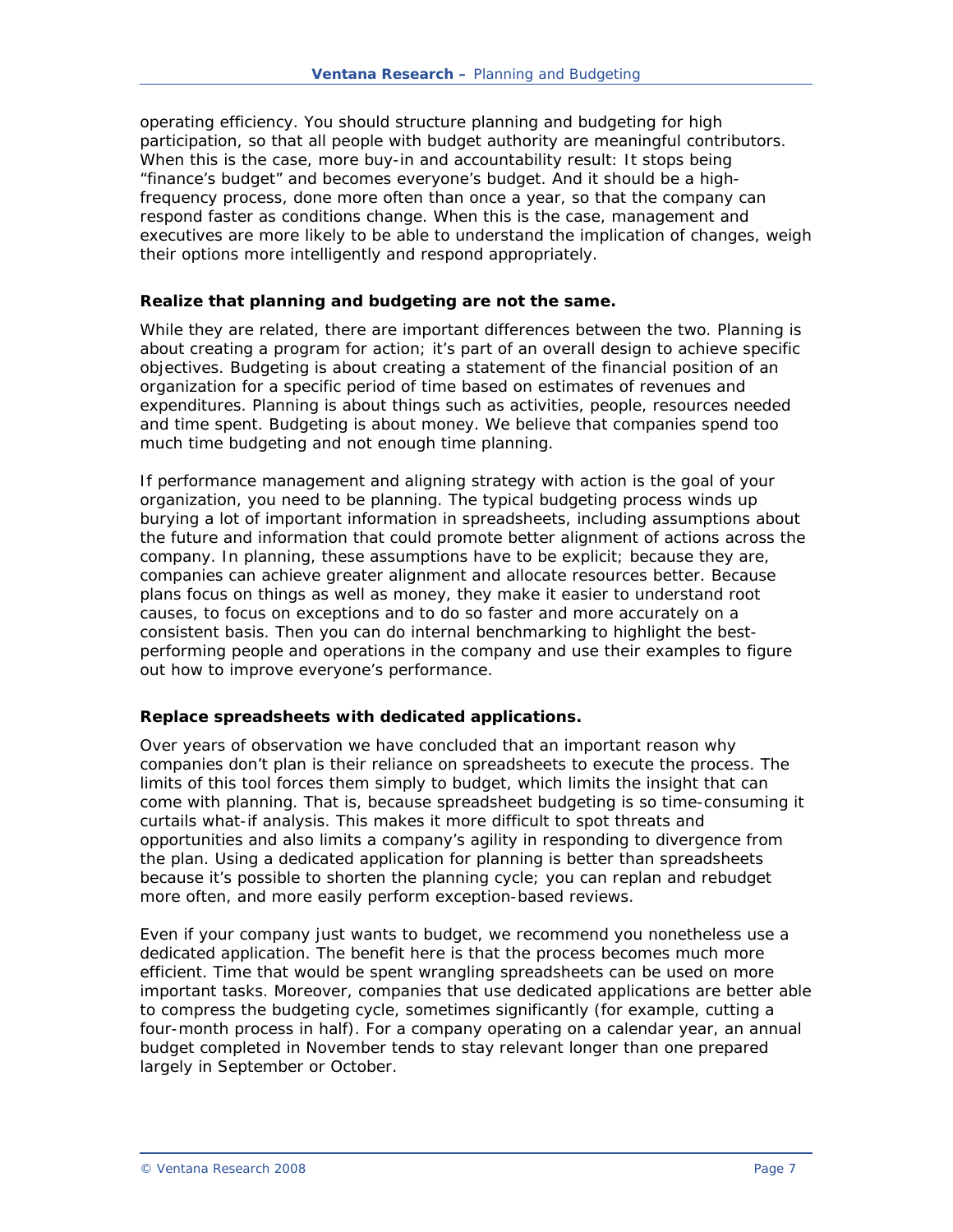#### <span id="page-7-0"></span>**Answer these key questions.**

Our research shows that companies invest a great deal of valuable time in planning and budgeting. They should ensure that they are generating a return on that investment. Planning and budgeting are important to the success of any company. Ventana Research advises companies to periodically assess their process, the technology they use to support it, the information flows associated with it and the people aspects (training and communications, chiefly). Here are five groups of questions that the CFO, controller and head of financial planning and analysis should ask:

#### **1. Is the planning and budgeting process as strategic as it could be?**

The CEO has a strategy, but how effectively does the budget reflect it? Are the objectives realistic given the allocation of resources, or is this budget just an extrapolation of last year's budget (which probably was driven by political clout, not strategic necessity)? When changes occur in the economy or competitive landscape, can the company change its budget to support its strategic goals? Or should the company change the strategy to fit the available resources?

#### **2. Are the budgets as accurate as they should be?**

Does the budget process itself create systematic errors? (This is of particular concern if your company uses desktop spreadsheets to support the process.) How much time is spent dealing with hidden arithmetical or logical errors? Does anyone know? How many of these errors remain undiscovered?

#### **3. Does your planning really help increase your company's agility?**

Does the company respond as rapidly as it should to changes in the environment or to the competitive landscape? When things are not going as planned, how wellcoordinated is the company's response? Does the organization do contingency planning or what-if analysis? When necessary, can the plan take the entire company into account, not just one department or product line?

#### **4. Could your process provide deeper insight to more people?**

What assumptions are people making in forecasting revenues and expenses? Can you drill down easily to find out what they are? Are the assumptions consistent? Does the revenue forecast make sense given the sales budget? Are there too many or too few support personnel? In reviews, can people quickly spot why a variance occurred (not just a number but whether it was unit- or volume-related)? Will everyone agree on the answer?

#### **5. Is the process itself of high quality?**

Could your company shorten the interval needed to prepare a detailed budget and cut the hours spent on purely mechanical tasks? Is the budgeting process performed consistently across departments and businesses? Is it performed consistently from one year to the next?